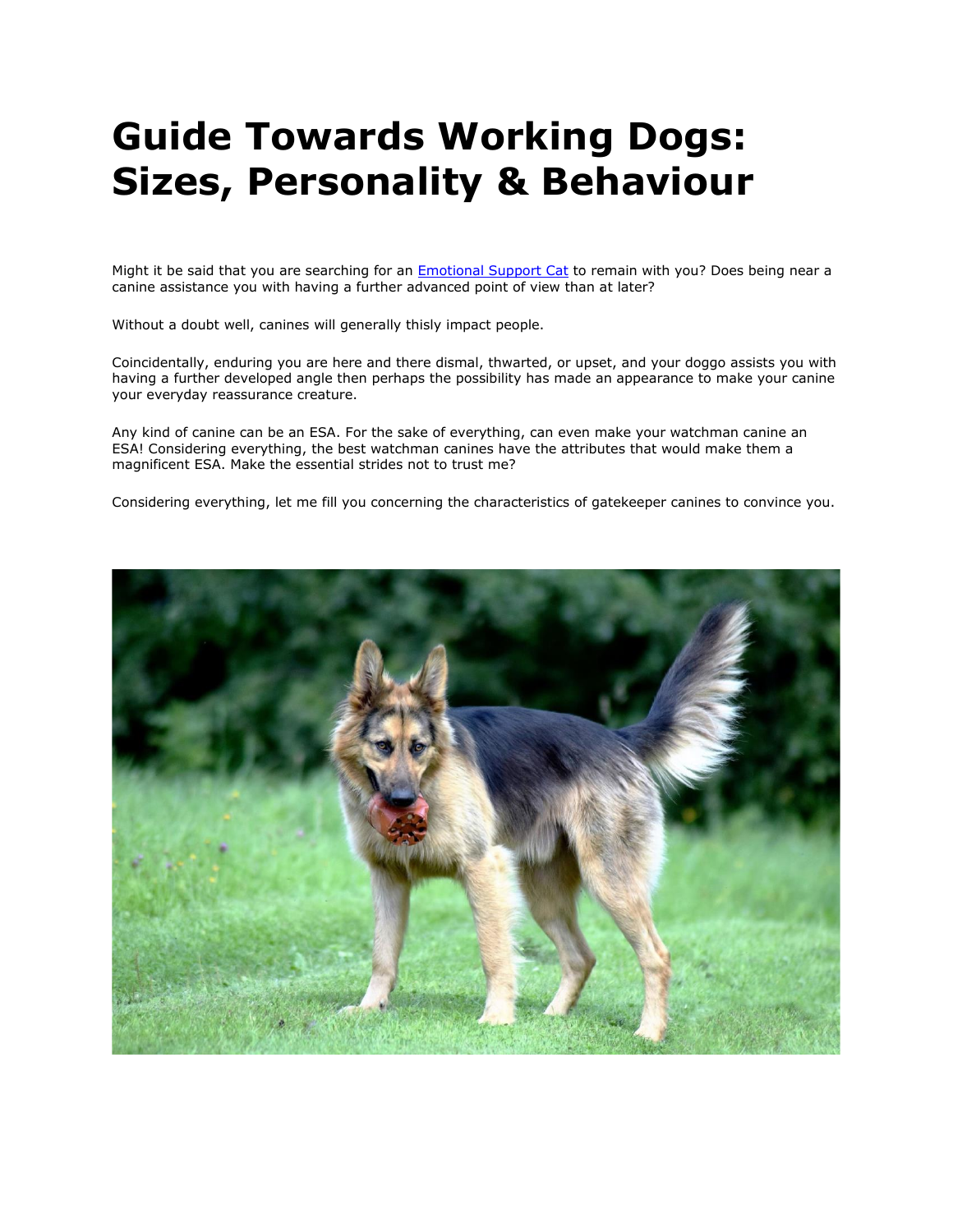# **Quality #1: Loyalty**

A man's closest companion is generally faithful and this can surely be said for a watchman canine. It is in like manner an unbelievable quality to have in an ESA.

Consequently, expecting your watchman canine is faithful, you can make it your ESA. All you will require is a [emotional support animal](https://myesaletter.net/) letter which you can get on the web. You essentially need to see a generally speaking very confirmed site that will get you in touch with an upheld clinical medical services arranged capable.

## **Quality #2: Aggressiveness**

Alright, thusly, certainly, I surrender, powerful canines prepared people. No requesting. Notwithstanding, at the same time, a sprinkle of forcefulness accepting that major in a canine especially if it is depended upon to get you genuinely or inwardly.

This is a quality that grants canines to really zero in on their owners and subsequently is key in both a gatekeeper canine and an ESA.

#### **Quality #3: Intelligence**

Genuinely, a watchman canine would be simply dreadful expecting he was not shrewd now would the vague have the decision to be said concerning an ESA canine? The reaction is yes.

ESA canines ought to be shrewd too.

They need to know when their owner is upset and solace them with their quality.

Expecting that an individual is irredeemable, these shocking [Emotional Support Dog](https://myesaletter.net/emotional-support-dog) go to them and settle with them to liven up them up.

#### **Quality #4: Alertness**

A gatekeeper canine totally should be prepared. This goes with the shot at the gatekeeper's work and helps in getting the owner.

Whether or not your canine isn't an ESA, they will frequently have a general impression of sharpness that grants them to ensure their cautious owners.